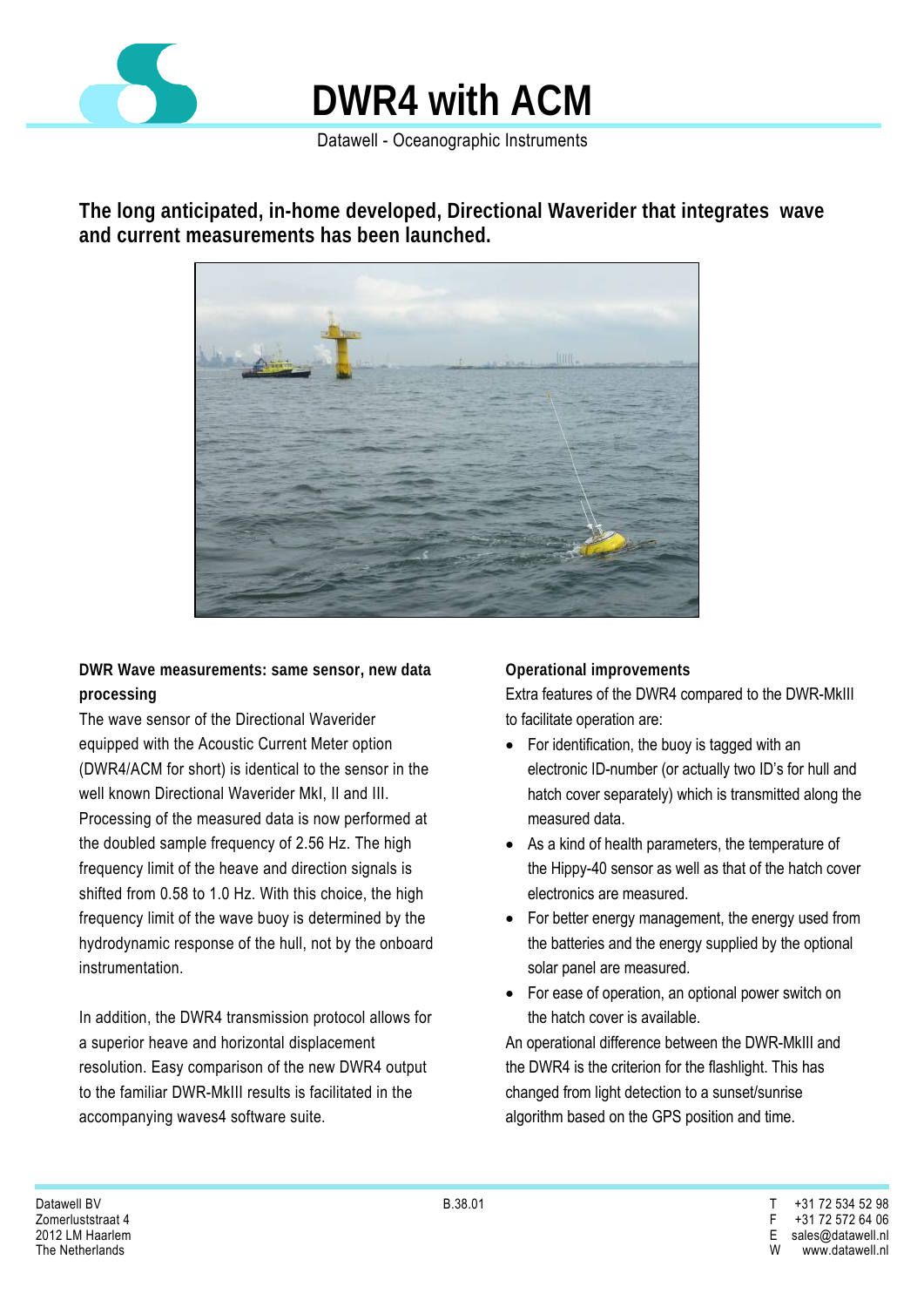

Datawell - Oceanographic Instruments

### **The Acoustic Current Meter**

The DWR4 is extended with a surface current meter. This Acoustic Current Meter, or ACM for short, combines a robust measuring principle, Doppler shift, with a mechanical design that avoids vulnerability. This results in a coherent oceanographic instrument that meets the challenges at sea.



By integrating three acoustic transducers in the hull of the well known Directional Waverider, the surface water velocity can be measured. The current is determined at roughly one metre below sea level, by measuring the Doppler shift of reflected 2 MHz pings. This robust and reliable method accords well with the Hippy 40 wave sensor, the standard in wave direction measurements.

Every 10 minutes, the magnitude and direction of the surface current are measured by three acoustic transducers. The transducers all face 30° down and are 120° laterally apart. Each transducer measures the projection of the current velocity along its axis. By time-gating the sensitive distance for the water velocity measurement is between 0.5 and 1.75 m from the hull. The current flow is affected by the presence of the Directional Waverider; close to the hull, the radial component of the velocity will be small, as opposed to the tangential components. Potential

theory predicts thus an underestimation of a few percent. No compensation for this effect is applied.

The velocities as measured by the transducers are converted into a North-West-Vertical water velocity by means of the pitch-roll sensor and the compass of the DWR.

During one minute each transducer fires 150 acoustic pings. The velocity measurements are qualitycontrolled and averaged.

**Impact of waves on the current measurement**  Due to the orbital nature of the wave motion, the horizontal velocity is not a constant over time and place. Different ranges of wave periods have a different impact on the water velocity measurement. Short waves, up to 1 second (1.5 m wavelength) average out in the volume over which the velocity is measured. Due to the size of the DWR, the wavelength is too small to make the buoy follow the waves and introduce artificial water velocity.

Waves which have a period smaller than 30 seconds (wavelength smaller than 1.5 km), can affect the velocity measured by the individual pings. Being moored flexibly, the Waverider buoy is able to follow the wave motion, which reduces the impact by the horizontal wave velocity significantly. Wave periods beyond 30 seconds (wavelength longer than 1.5 km) will affect the individual water velocity measurement in the case of a moored buoy.

**Impact of tidal motion on the current measurement**  At the change of tide, the direction of the current typically changes by some 180° and the buoy traverses from one stationary position to the other. During the crossing, the actual water velocity is the vector-sum of the current as measured by the buoy plus the velocity of the buoy itself. The velocity of the

The Netherlands W www.datawell.nl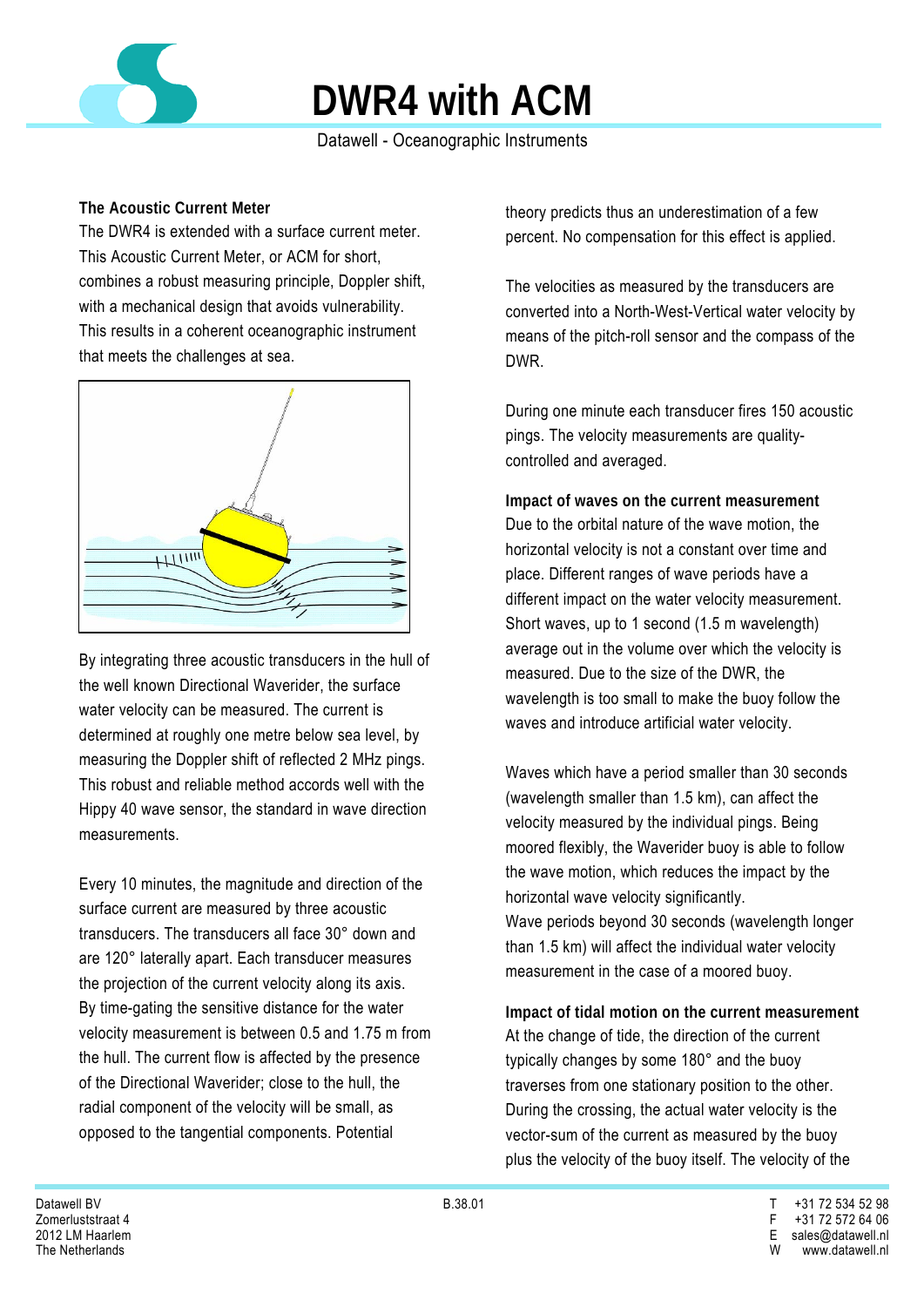

### Datawell - Oceanographic Instruments

buoy when moving from one location to the other is typically small, up to a couple of centimetres per second, depending on the location and the mooring line length. At some locations however, the buoy velocity can be one or more decimetres per second at every change of tide.

By measuring the position of the buoy by means of GPS every 2 minutes the buoy velocity is obtained. Each GPS-location is validated and results in a calculated buoy velocity that is transmitted alongside the velocity by the acoustic transducers.

### **Operational performance**

During the development of the ACM option, several field tests have been performed off the coast near Ymuiden, The Netherlands, where a pole mounted ADCP provided reference data. Significant wave height during the test period rose to 4.5 m. Water velocity oscillated with the tides between 1 m/s to the south and 1 m/s to the north. Agreement with the ADCP is typically within 2 % and 0.02 m/s.



GPS buoy positions during a field test in 14 m deep water off the Dutch coast, near IJmuiden. Two clusters of points can be discerned, corresponding with flood tide (North) and ebb tide (South).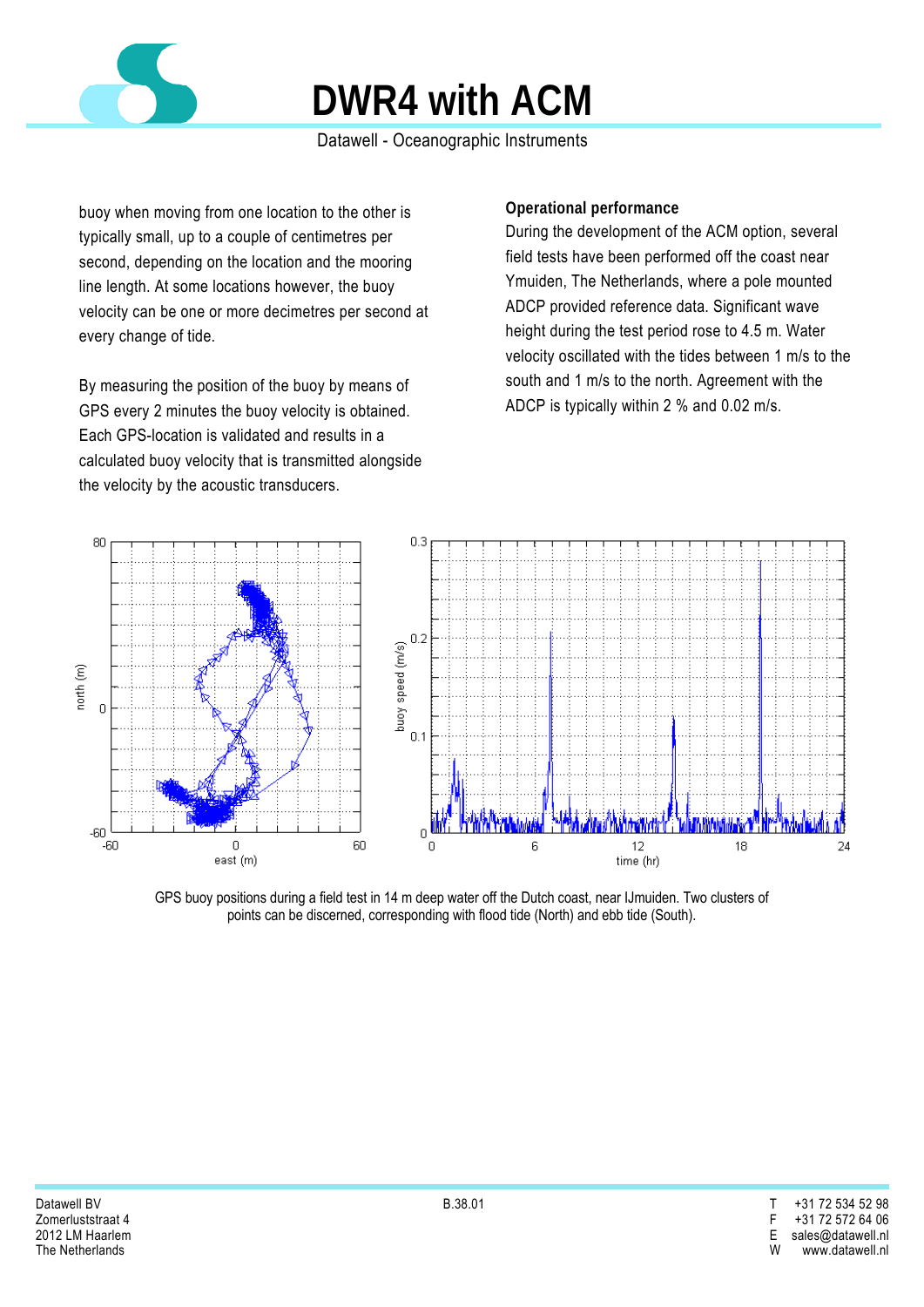

Datawell - Oceanographic Instruments





Datawell BV B.38.01 T +31 72 534 52 98 Zomerluststraat 4 F +31 72 572 64 06 2012 LM Haarlem E sales@datawell.nl www.datawell.nl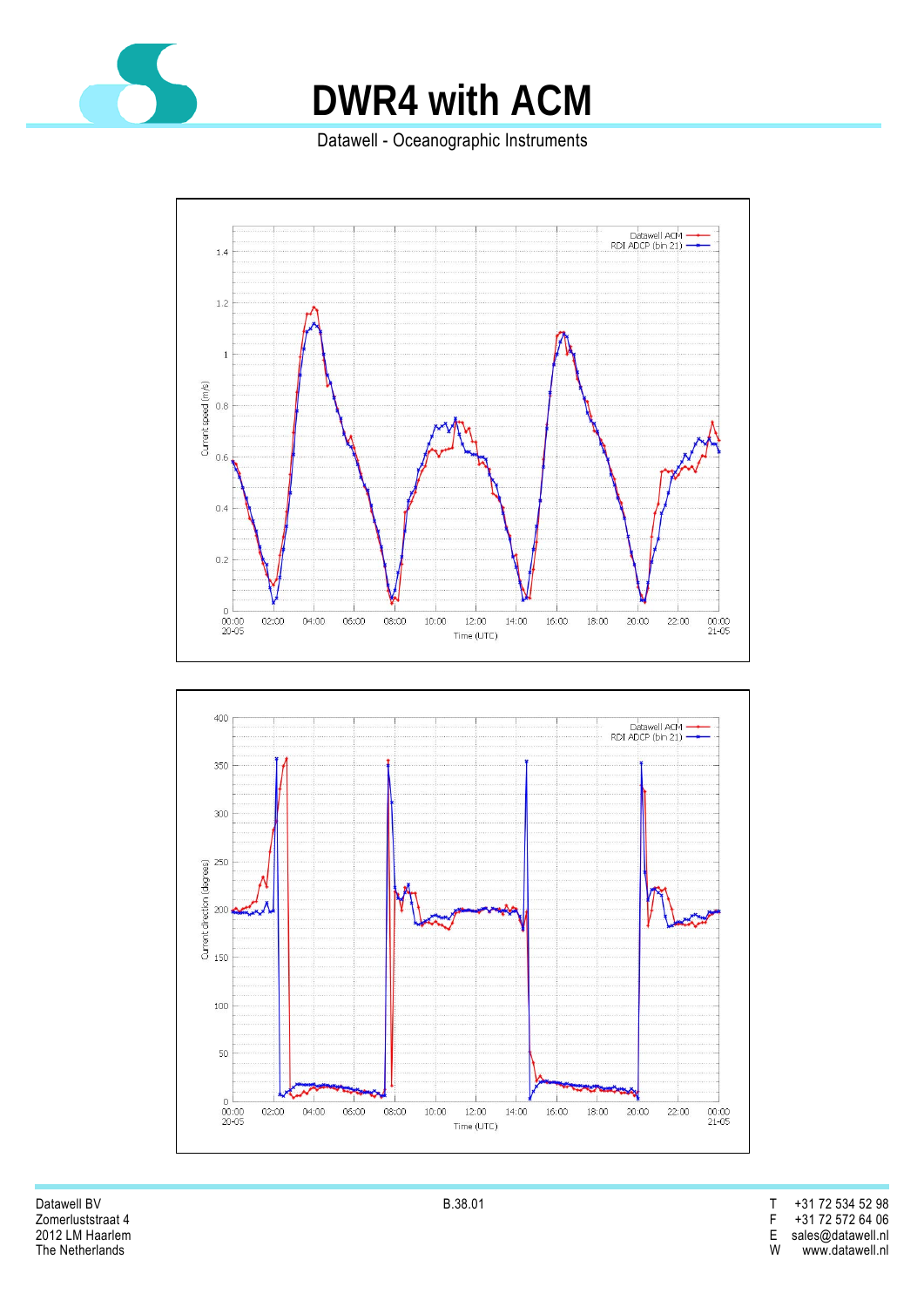

Datawell - Oceanographic Instruments

#### **Fouling**

The main reason for low signal to noise ratio of the received acoustic signal is fouling. In order to monitor the performance of the ACM, the RSSI of each transducer is determined and transmitted ashore.



Fouling after fourteen weeks at sea.

To reduce fouling on the sensor, the user can apply an antifouling coating. This does not necessarily affect the quality of the current measurement. Care should be taken that the used antifouling does not interfere with the active surface which is made of epoxy.



Transducer hardly visible, still measuring.

### **Transducer damage**

The basis of the ACM are the well proven acoustic sensors made by Reson. Their intrinsic robustness is ruggedized by placing them in recess in a stainless steel housing. Should the surface of the transducer yet get damaged, this does not inevitably lead to failure of the current measurements. Even severe damage of the surface turns out to be acceptable.



Recessed transducer in the hull.

In the hostile environment of the sea, vessel interference cannot always be avoided. Collisions with ships or boats may leave a bump or a dent in the hull, which in turn may destroy the initial transducer alignment. A mechanical realignment of the transducers may be no easy job, or even impossible. In order to meet this situation, the azimuth and elevation directions of the transducers can be recalibrated. The new alignment matrix is stored in the ACM memory.



Severely damaged surface still measuring well. The scratch is 0.3 mm wide and 0.2 mm deep.

Datawell BV B.38.01 T +31 72 534 52 98 Zomerluststraat 4 F +31 72 572 64 06 2012 LM Haarlem E sales@datawell.nl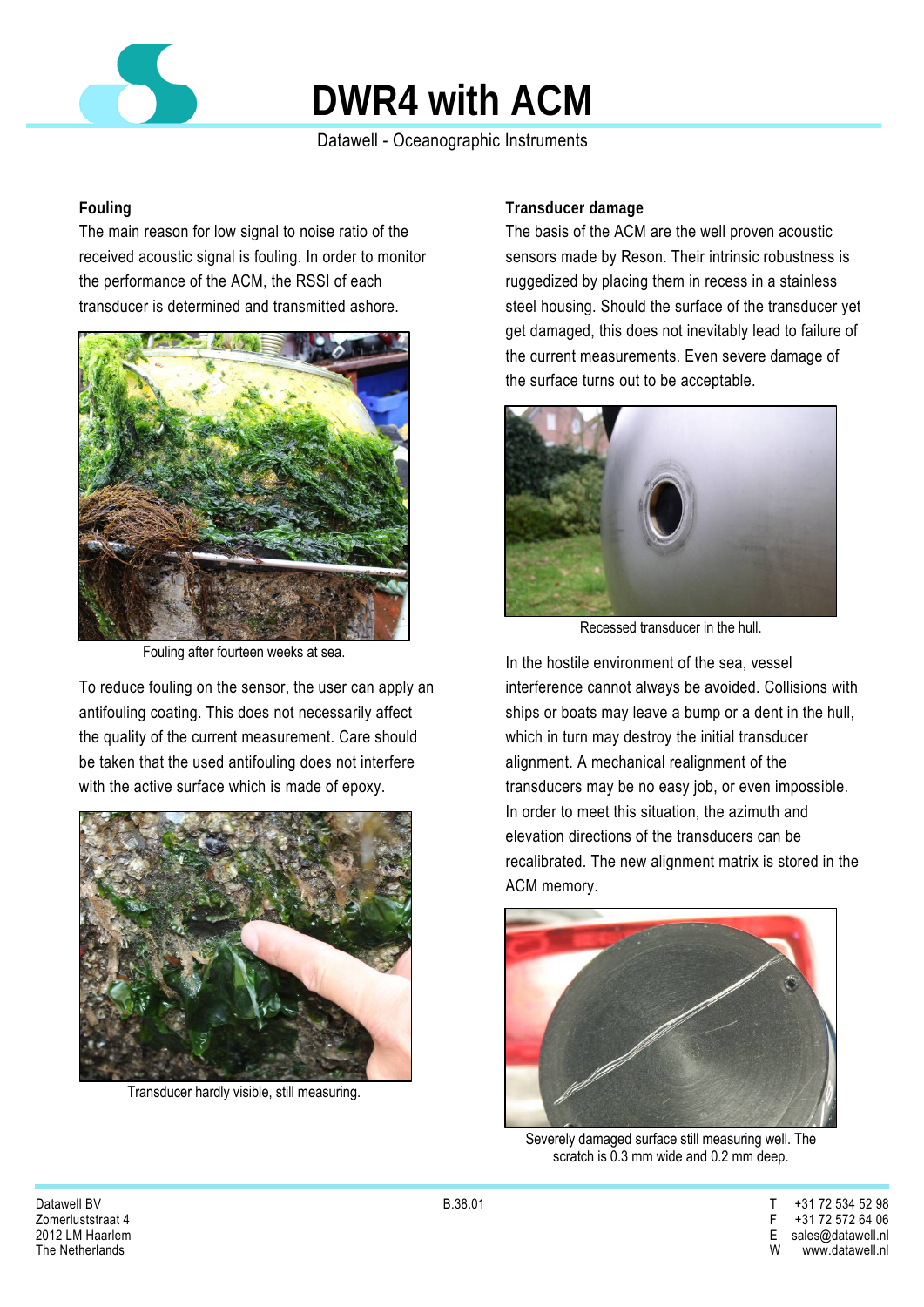

### Datawell - Oceanographic Instruments

A perfectly floating buoy in water with a constant current profile, is not expected to measure vertical water velocity. A sudden change of measured vertical velocity may be indicative of a serious transducer misalignment, due to e.g. vessel interference, or of other incidents that necessitate service to the system.

### **Preparing the DWR with ACM**

Prior to launching the DWR, some preparations are required. In case the hull needs to be sandblasted and/or painted, the acoustic transducers can be replaced by dummies to avoid damage. Three grey dummies are supplied with the buoy, as well as a special tool for removing and (re)mounting the transducers.

To protect the Hippy-40 sensor a triangle is placed on the fender of the buoy.

#### **Power switch option**

An optional power switch on the hatch cover of the DWR4 ACM is available. Switching off the power starts the procedure of closing and storing the current data file on the data logger. Data stored on the data logger is retained when the buoy is switched off or when the batteries are removed.

The actual switch is covered by a small watertight dome that can be opened and closed with a standard 19 mm wrench, identical to the wrench for the standard Datawell 12 mm D-shackle in the mooring.



#### **Solar option**

For extension of the operational life of the DWR4 /ACM, a solar panel plus boostcaps can be installed. Solar energy will power the DWR4 /ACM, the surplus energy is stored in boostcaps. When solar energy is not sufficiently available, energy is used from the boostcaps. When they are depleted, the primary batteries are used.



#### **Argos satellite communication**

The Argos satellite system can help to retrieve a buoy that has broken from its mooring and can relay the measured wave and current data.

#### **Operational issues**

An eye-catching difference between the DWR4 /ACM and its predecessors is the mooring eye no longer being placed "at the south pole", on the axis of symmetry, but somewhat higher up, on the 'meridian' of one of the transducers. This symmetry breaking gives the spherical buoys for the first time a kind of 'bow' and 'stern'. The asymmetric mooring eye limits the buoy's average pitch, thus keeping the buoy upright and the acoustic transducers underwater even in high current conditions.

In operation the DWR4 with ACM option is very similar to the DWR MkIII:

- The layout of the mooring line is identical.
- A triangle is strongly recommended in order to avoid damage to the Hippy40 sensor.
- The HF range is identical.